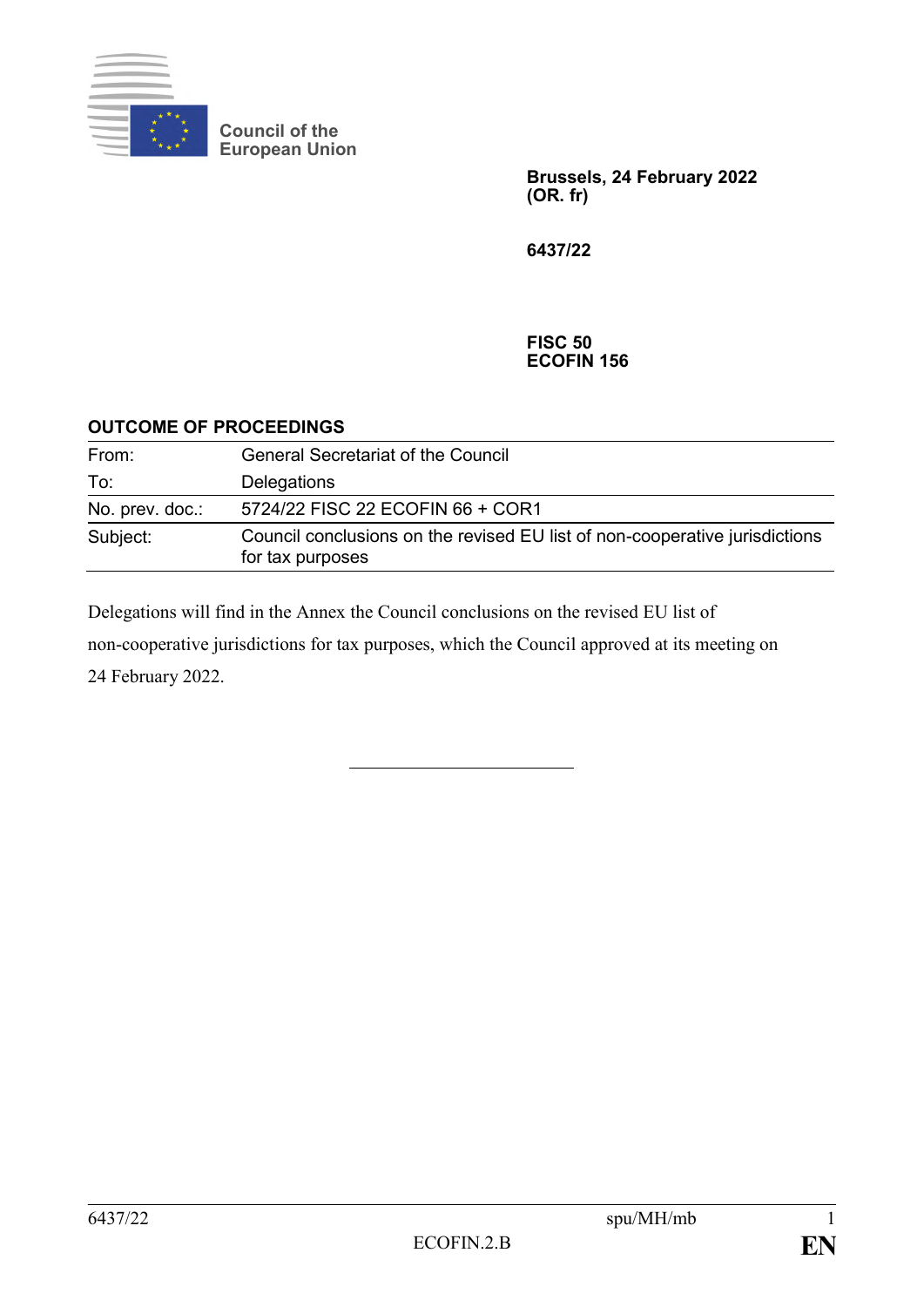# **ANNEX**

# **Council conclusions on the revised EU list of non-cooperative jurisdictions for tax purposes**

The Council of the European Union,

- 1. UNDERLINES the importance of promoting and strengthening tax good governance mechanisms, fair taxation, global tax transparency and fight against tax fraud, evasion and avoidance, both at the EU level and globally;
- 2. APPRECIATES the continuous productive cooperation on tax matters between the EU Code of Conduct Group on Business Taxation ('Code of Conduct Group') and most jurisdictions around the world;
- 3. WELCOMES the progress in the relevant jurisdictions through the active steps taken by the agreed deadlines and new commitments taken towards resolving the deficiencies that the Code of Conduct Group had identified;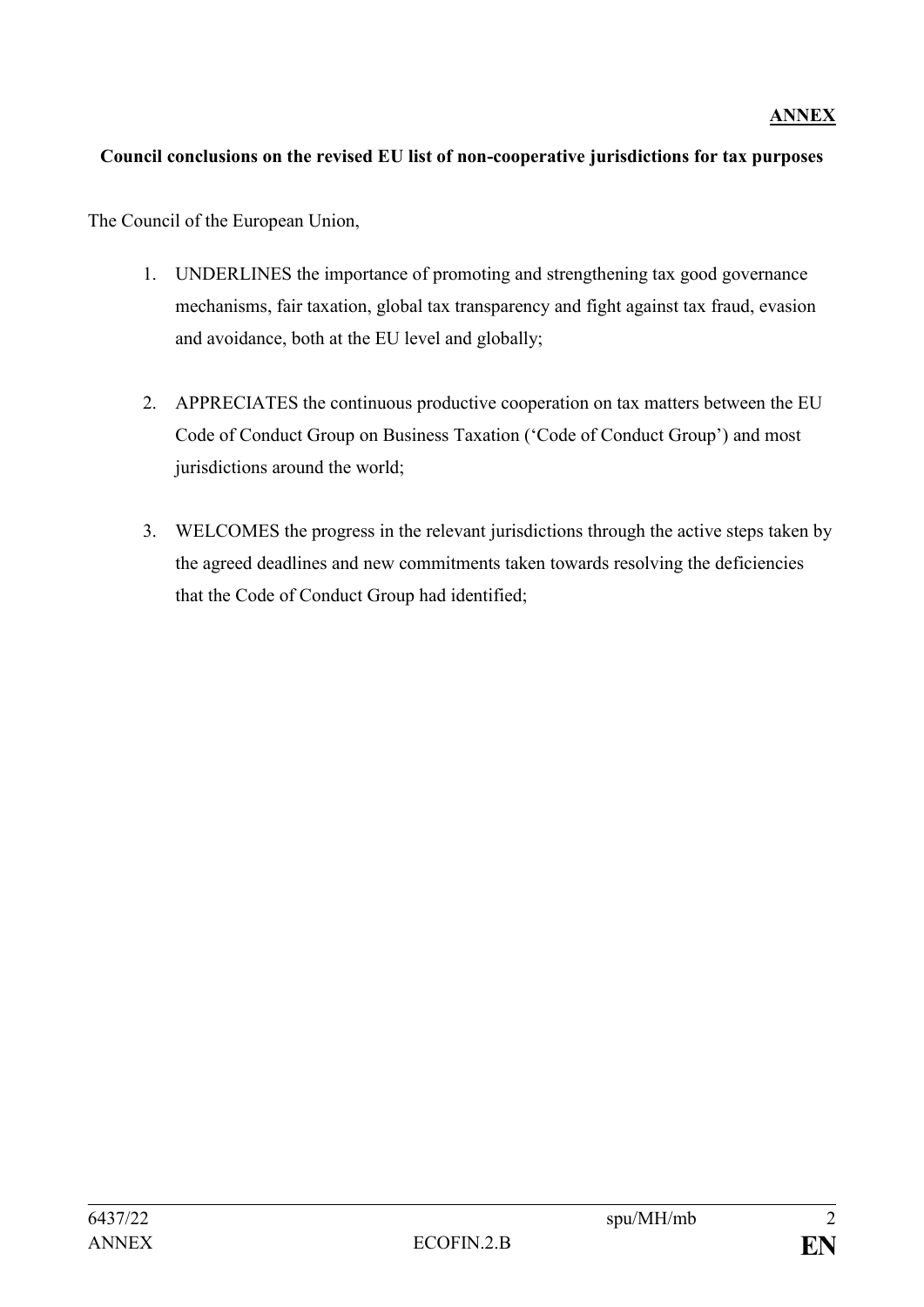- 4. CONSIDERS that the progress made by Turkey is still not fully in line with the commitments required under the conclusions of the ECOFIN Council of 22 February 2021 and 5 October 2021; CALLS ON Turkey to begin or continue the technical work on the effective exchange of data from Turkey with all Member States to meet the agreed international standards and fully comply with the requirements set in the above mentioned conclusions of the ECOFIN Council; REITERATES that the effective automatic exchange of information with all Member States according to the OECD calendar and standards is a condition for Turkey to fulfil criterion 1.1 of the EU list and to fully comply with the requirements set out in the above mentioned Council conclusions; INVITES the Group to inform the Council about developments in this regard and to continue maintaining and strengthening the dialogue on the implementation of effective exchange of data between Turkey and all Member States and to address the outstanding issues where no progress has been made;
- 5. REGRETS that some jurisdictions remain non-cooperative for tax purposes and INVITES these jurisdictions to engage with the Code of Conduct Group in order to resolve the remaining issues;
- 6. APPROVES the CoCG Report set out in 5723/22;
- 7. APPROVES accordingly the revised EU list of non-cooperative jurisdictions for tax purposes ('EU list') set out in Annex I;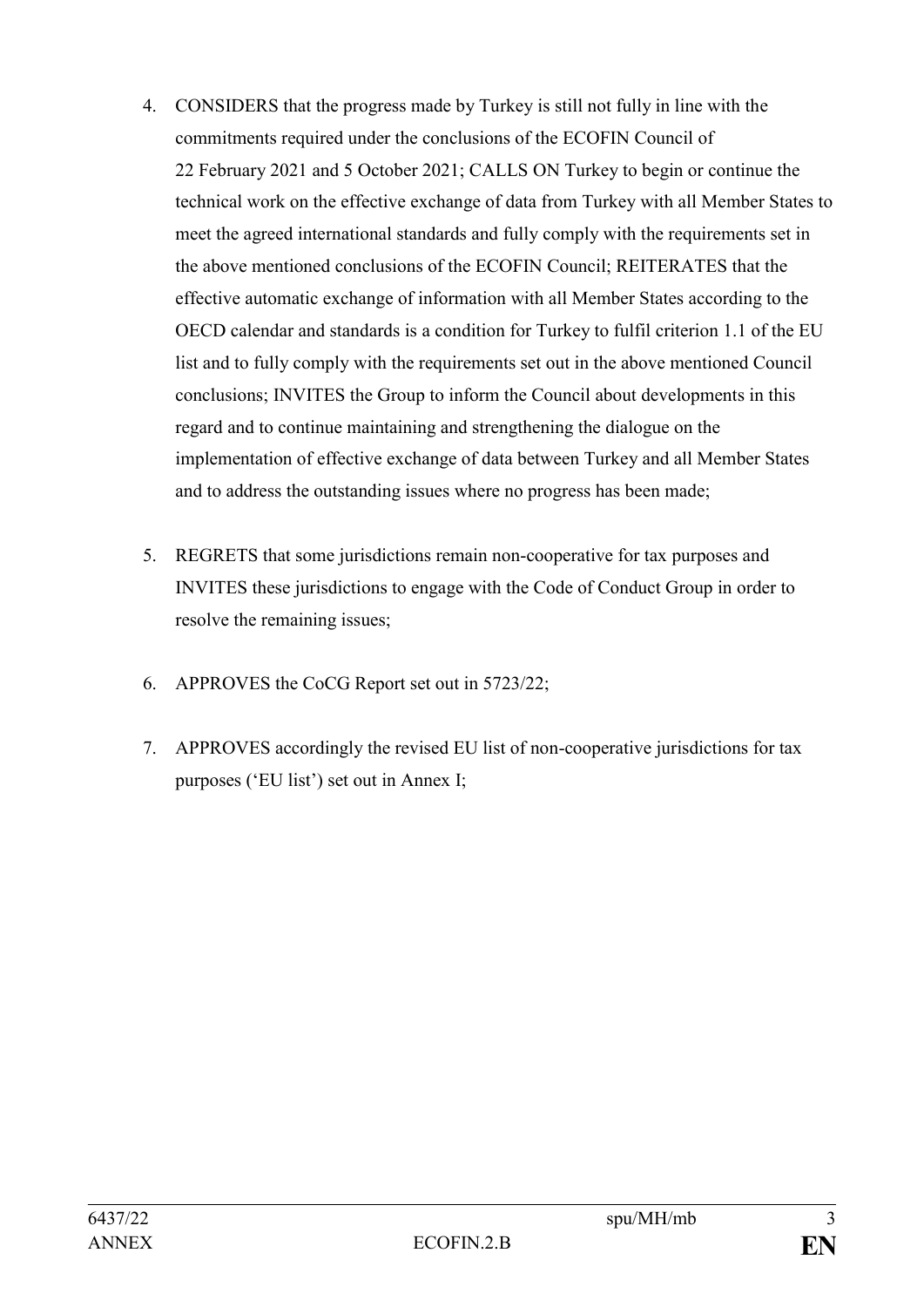8. ENDORSES the state of play set out in Annex II with respect to commitments taken by cooperative jurisdictions to implement tax good governance principles.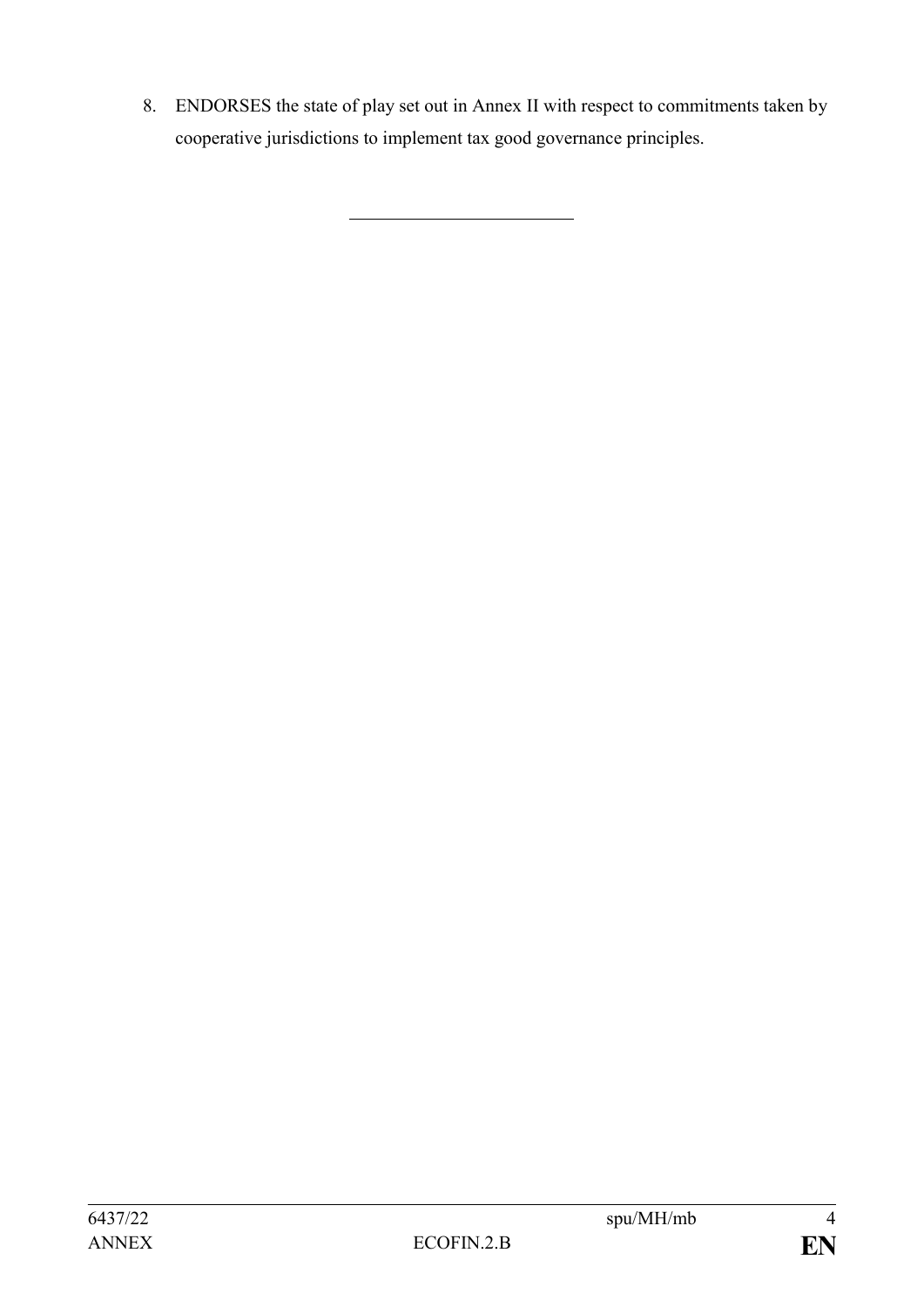# **ANNEX I**

#### **EU list of non-cooperative jurisdictions for tax purposes**

#### **1. American Samoa**

American Samoa does not apply any automatic exchange of financial information, has not signed and ratified, including through the jurisdiction they are dependent on, the OECD Multilateral Convention on Mutual Administrative Assistance as amended, did not commit to apply the BEPS minimum standards and did not commit to addressing these issues.

#### **2. Fiji**

Fiji is not a member of the Global Forum on transparency and exchange of information for tax purposes ('Global Forum'), has not signed and ratified the OECD Multilateral Convention on Mutual Administrative Assistance as amended, has harmful preferential tax regimes (Exporting Companies, Income Communication Technology (ICT) Incentive, Concessionary rate of tax for regional or global headquarters), has not become a member of the Inclusive Framework on BEPS or implemented OECD anti-BEPS minimum standard, and has not resolved these issues yet.

#### **3. Guam**

Guam does not apply any automatic exchange of financial information, has not signed and ratified, including through the jurisdiction they are dependent on, the OECD Multilateral Convention on Mutual Administrative Assistance as amended, did not commit to apply the BEPS minimum standards and did not commit to addressing these issues.

#### **4. Palau**

Palau does not apply any automatic exchange of financial information, has not signed and ratified the OECD Multilateral Convention on Mutual Administrative Assistance as amended, and has not resolved these issues yet.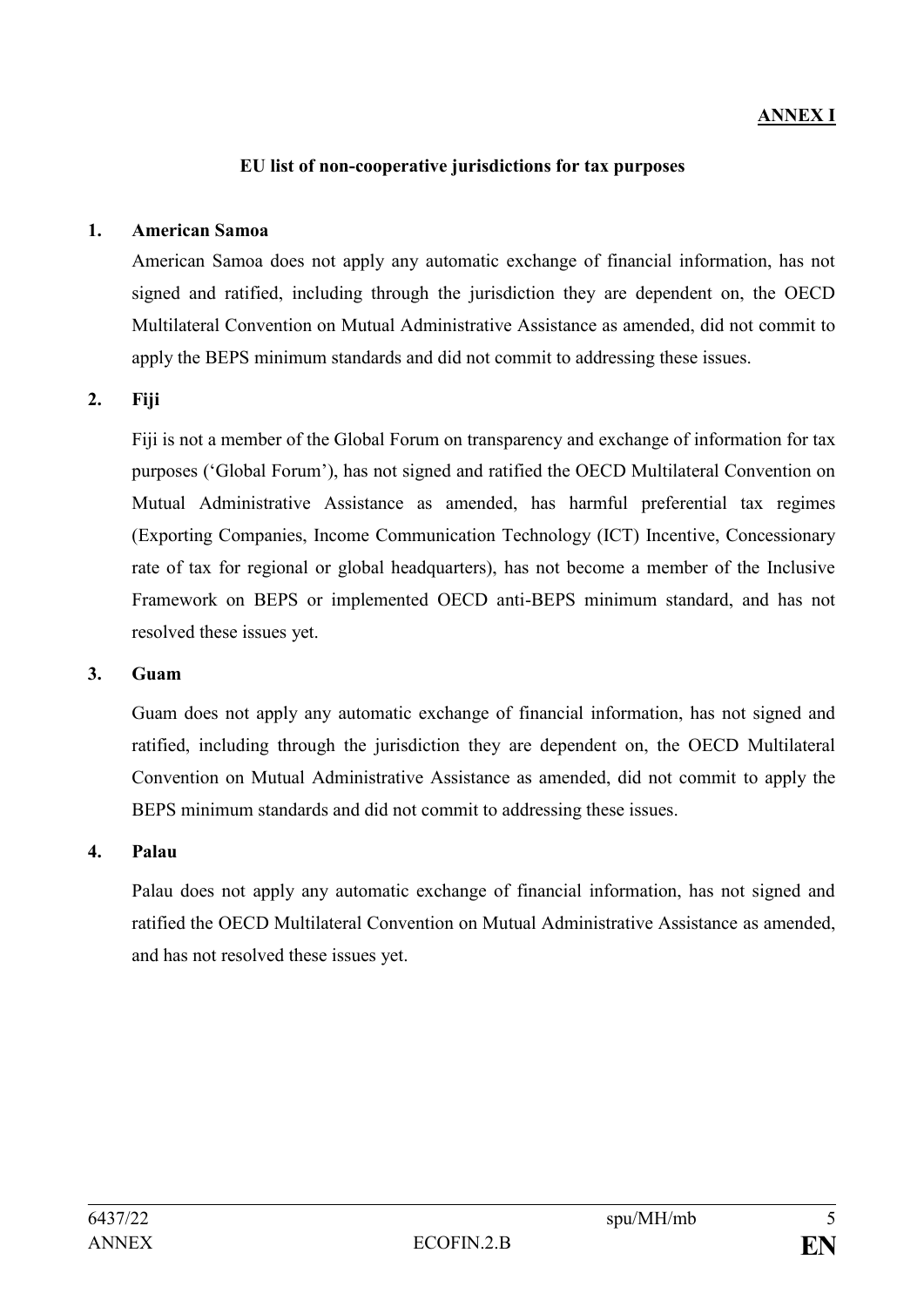## **5. Panama**

Panama does not have a rating of at least 'Largely Compliant' by the Global Forum on Transparency and Exchange of Information for Tax Purposes for Exchange of Information on Request and has not resolved this issue yet. Panama has a harmful foreign-source income exemption regime and has not resolved this issue yet.

Panama committed to address the BEPS Inclusive Framework's (BEPS IF) recommendations with regard to the implementation of criterion 3.2 on Country-by-Country Reporting (CbCR). in due time, so that this is reflected in the BEPS IF Action 13 Peer Review Report in the autumn of 2023.

#### **6. Samoa**

Samoa has a harmful preferential tax regime (Offshore Business) and has not resolved this issue yet.

## **7. Trinidad and Tobago**

Trinidad and Tobago does not apply any automatic exchange of financial information, does not have a rating of at least 'Largely Compliant' by the Global Forum on Transparency and Exchange of Information for Tax Purposes for Exchange of Information on Request, has not signed and ratified the OECD Multilateral Convention on Mutual Administrative Assistance as amended, has harmful preferential tax regimes (Free Zones), and has not resolved these issues yet.

Trinidad and Tobago committed to address the BEPS IF's recommendations with regard to the implementation of criterion 3.2 on country-by-country reporting (CbCR) in due time, so that this is reflected in the BEPS IF Action 13 Peer Review Report in the autumn of 2023.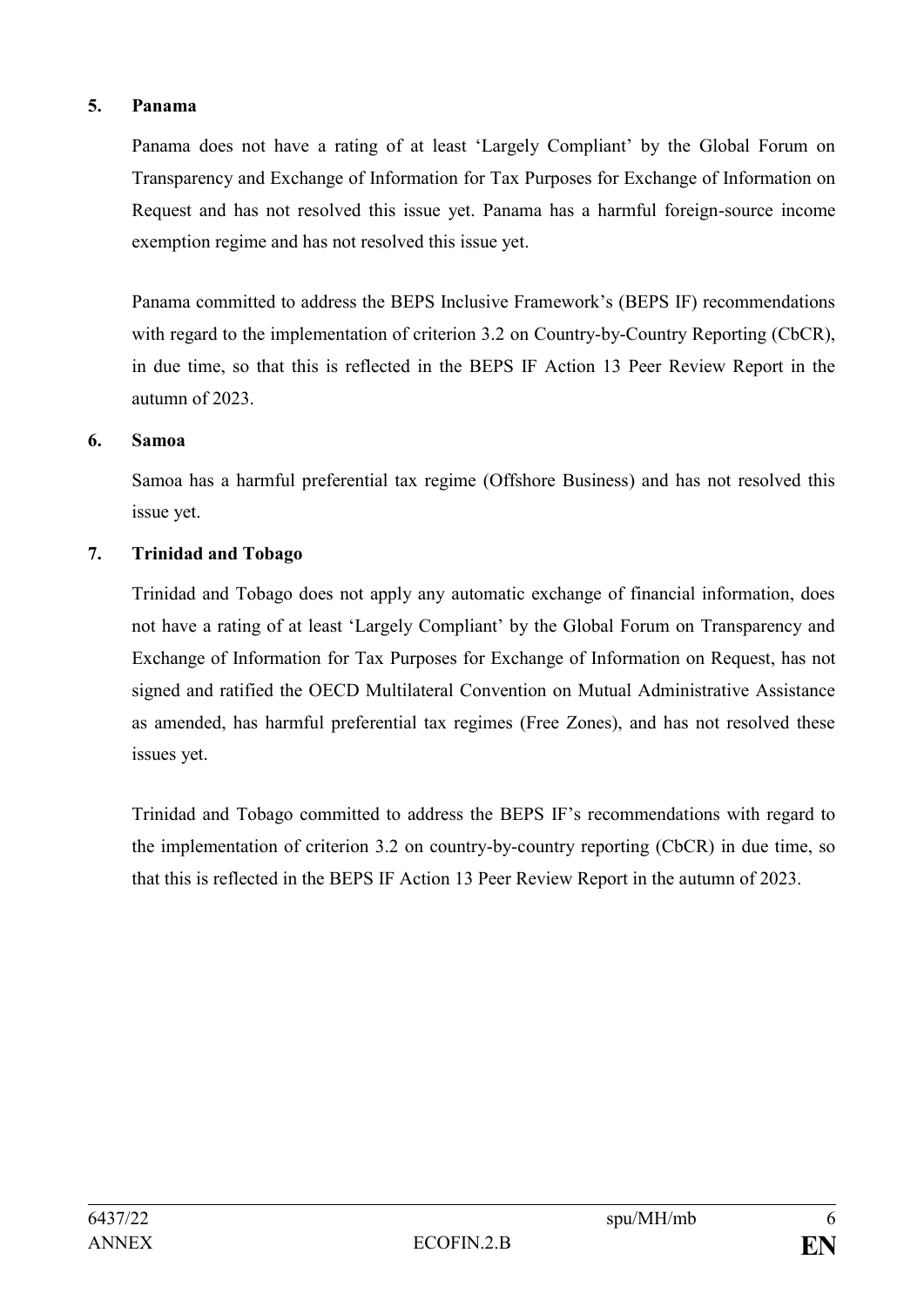## **8. US Virgin Islands**

US Virgin Islands does not apply any automatic exchange of financial information, has not signed and ratified, including through the jurisdiction they are dependent on, the OECD Multilateral Convention on Mutual Administrative Assistance as amended, has harmful preferential tax regimes (Economic Development Programme, Exempt companies, International Banking Center Regulatory Act), did not commit to apply the BEPS minimum standards and did not commit to addressing these issues.

## **9. Vanuatu**

Vanuatu facilitates offshore structures and arrangements aimed at attracting profits without real economic substance and has not resolved this issue yet.

Vanuatu is waiting for a supplementary review by the Global Forum in relation to Exchange of Information on Request.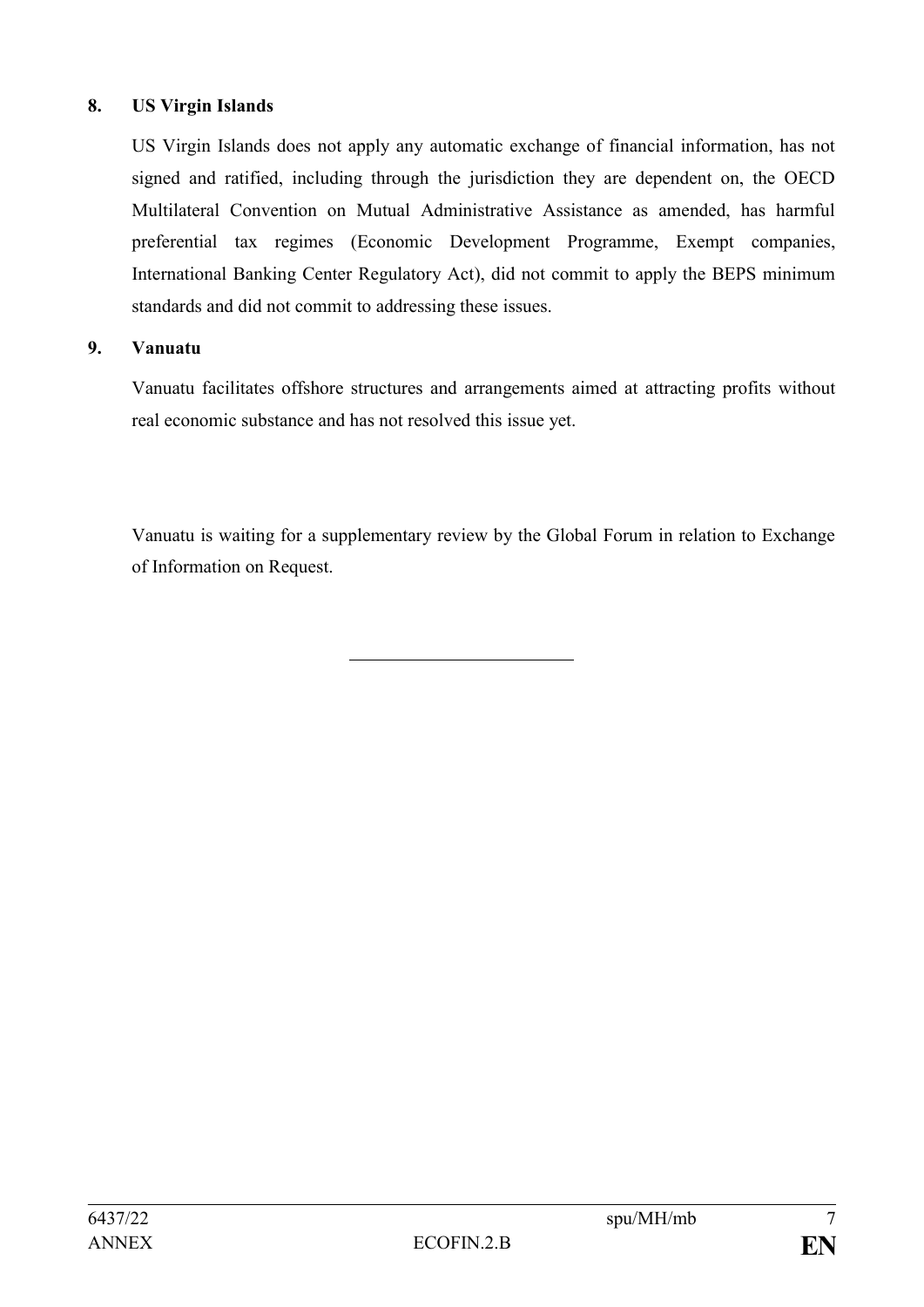# **ANNEX II**

# **State of play of the cooperation with the EU with respect to commitments taken by cooperative jurisdictions to implement tax good governance principles**

#### **1**. **Transparency**

1.1.*Commitment to implement the automatic exchange of information, either by signing the Multilateral Competent Authority Agreement or through bilateral agreements*

The following jurisdiction is expected to effectively exchange information with all 27 Member States according to the timeline referred to in paragraph 6 of the Council conclusions of 22 February 2021, paragraph 4 of the Council conclusions of 5 October 2021 and paragraph 4 of the Council conclusions of 24 February 2022:

## **Turkey**

1.2. *Membership of the Global Forum on transparency and exchange of information for tax purposes ('Global Forum') and satisfactory rating in relation to exchange of information on request*

The following jurisdictions are waiting for a supplementary review by the Global Forum:

## **Anguilla, Barbados, Botswana, Dominica, Seychelles, Turkey**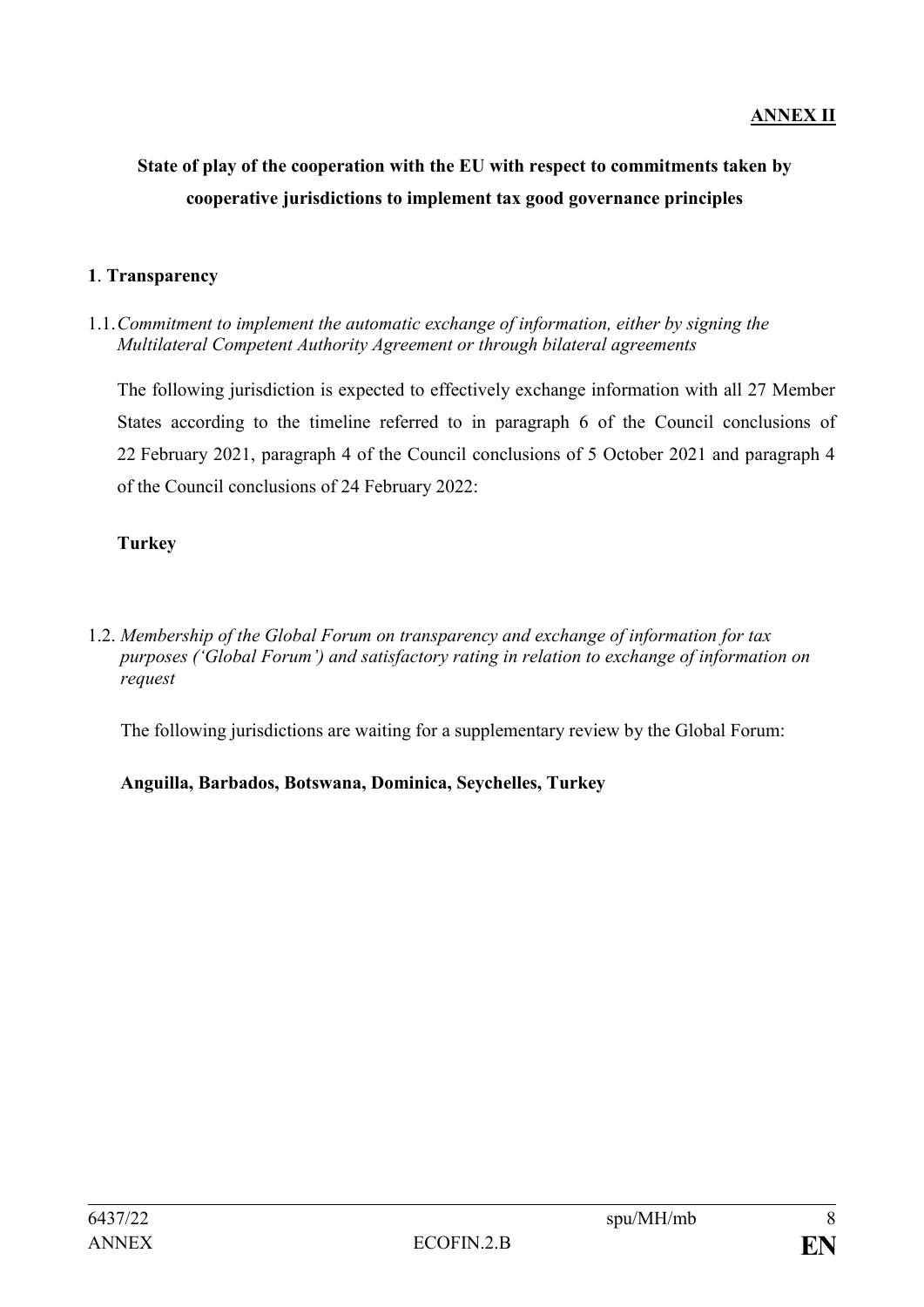## **2**. **Fair Taxation**

## 2.1. *Existence of harmful tax regimes*

The following jurisdictions committed to amending or abolishing their harmful foreign-source income exemption regimes, by 31 December 2022:

## **Costa Rica, Hong Kong, Malaysia, Qatar, Uruguay**

The following jurisdictions committed to amending or abolishing preferential tax regimes in the scope of the Forum on Harmful Tax Practices (FHTP) by 31 December 2022:

# **Costa Rica (Free Trade Zone), Jamaica (Special economic zones), Jordan (Aqaba special economic zone), North Macedonia (Technological industrial development zone)**

The following jurisdiction committed to amending a preferential tax regime by 31 December 2022:

## **Russian Federation (International Holding Companies)**

*2.2. Existence of tax regimes that facilitate offshore structures which attract profits without real economic activity*

The following jurisdictions committed to address the FHTP recommendations with regard to the effective implementation of substance requirements under criterion 2.2, in time to allow the FHTP to conclude at its next meeting in 2022 that the recommendation/s has/have been addressed:

**Anguilla, The Bahamas, Barbados, Bermuda, Turks and Caicos Islands**